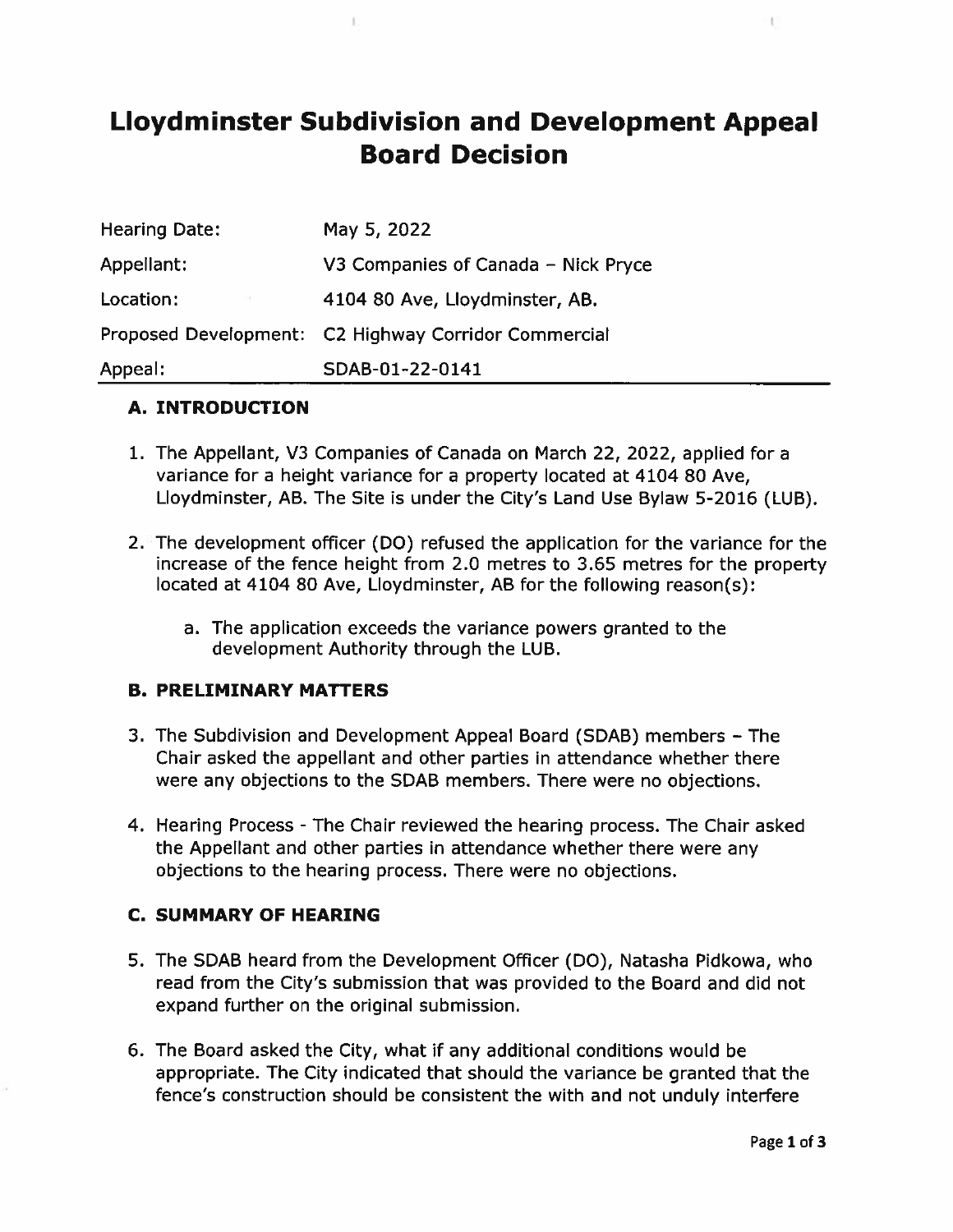with the amenities of the neighbourhood or materially interfere with or affect the use, enjoyment, or value of the neighbouring properties.

- 7. The SDAB then heard from the Appellant Nick Pryce, who also reiterated the contents of their submission.
- 8. The Board asked the Appellant, what if any additional conditions would be appropriate. The Appellant indicated that I's design was meant to be consistent the with and not unduly interfere with the amenities of the neighbourhood or materially interfere with or affect the use, enjoyment or value of the neighbouring properties and as such agreed with the City's recommendation.
- 9. No one else was in attendance who wished to speak to the appeal, in addition there were no written submissions.
- 10.The SDAB Board ask the DO if the variance requested was within their approval would it be allowed. The DO indicated that given the specific circumstances of this application if variance was within their approval authority it would have been granted.

## **D. DECISION**

- 11.The SDAB allows the appeal and approves the Appellant's request to increase the variance of the fence height from 2.0 metres to 3.65 metres at the property located 4104 80 Ave, Lloydminster, AB.
- 12.In additions the design must fence's construction should be consistent the with and not unduly interfere with the amenities of the neighbourhood or materially interfere with or affect the use, enjoyment, or value of the neighbouring properties.

### **E. REASONS FOR DECISION**

- 12.The SDAB considered the impact of the variance and the SDAB considered the affect of Section 687(3)d in that the increased fence height would not unduly interfere with; the amenities of the neighbourhood, or materially interfere with or affect the use, enjoyment, or value of the neighbouring parcels of land.
- 13.The request was not opposed by neighbouring residents.